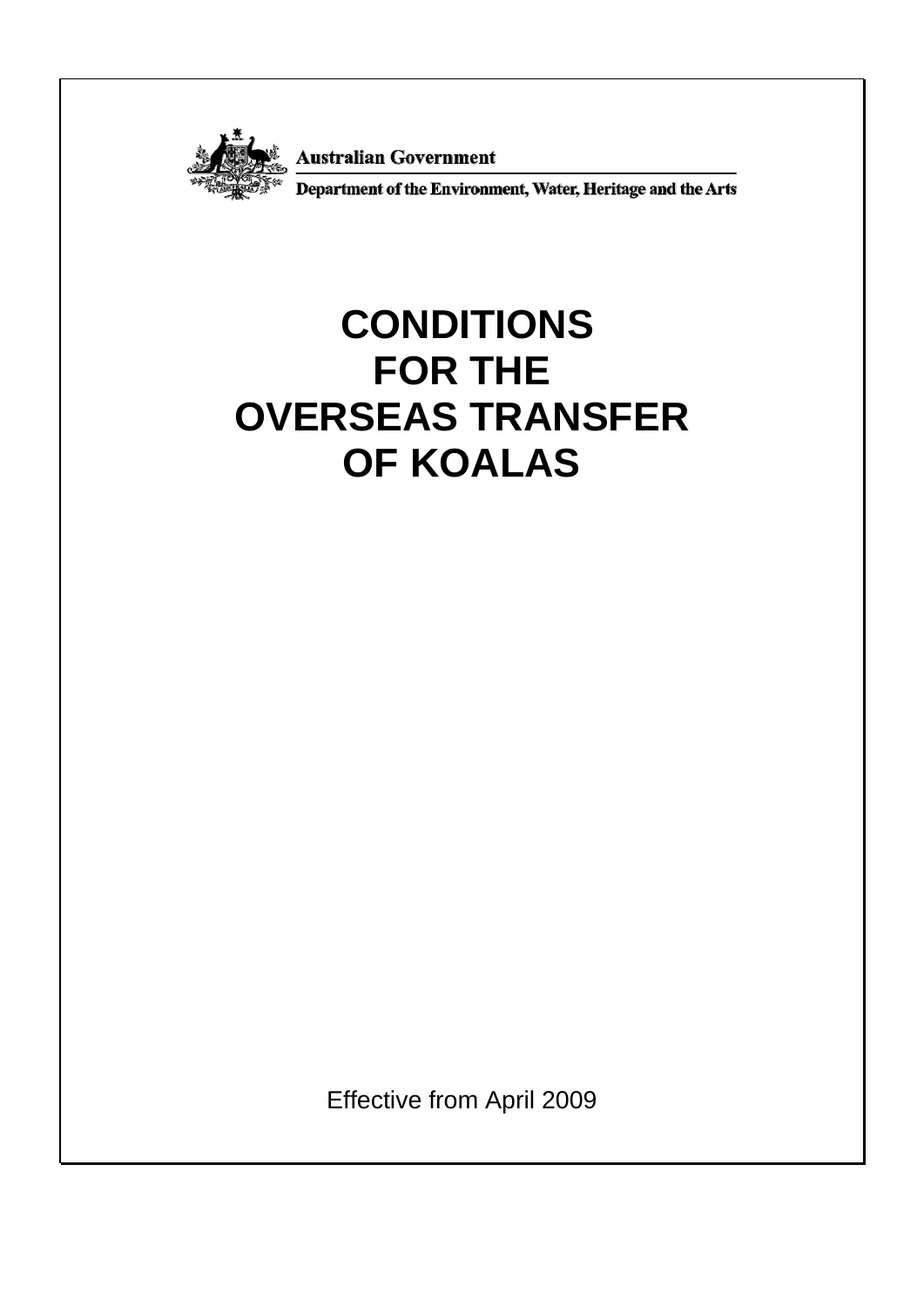# **Contents**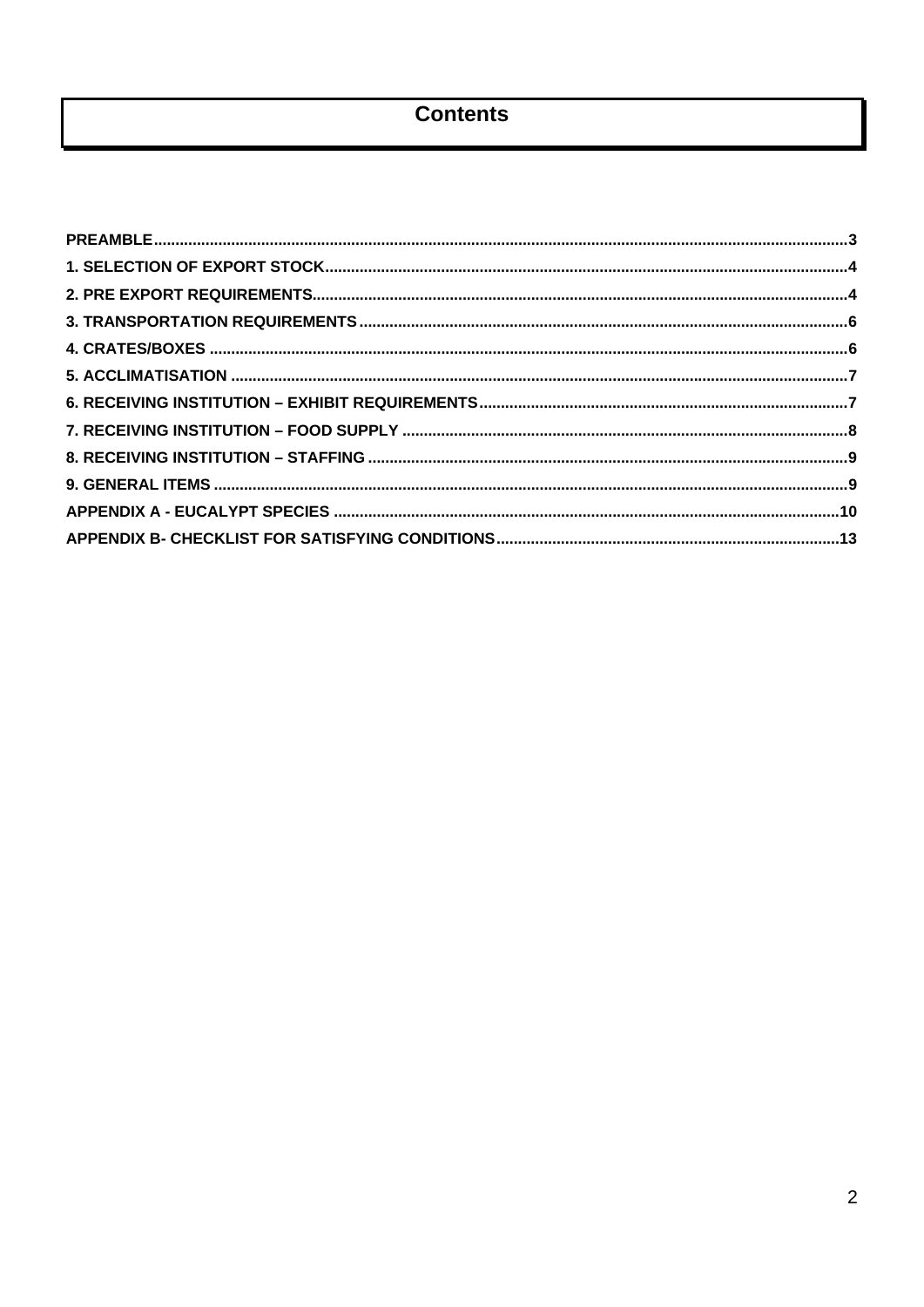# **CONDITIONS FOR THE OVERSEAS TRANSFER OF KOALAS**

#### <span id="page-2-0"></span>**PREAMBLE**

The koala, *Phascolarctos cinereus*, is a highly specialised arboreal marsupial that feeds primarily on the genus *Eucalyptus*. In general, wild koalas are solitary animals occupying discrete home ranges. In captivity, most successful captive koala colonies are maintained in small groups.

In the past, attempts to establish self-sustaining colonies of koalas in overseas facilities were largely unsuccessful with one of the major problems being inbreeding. Since 1980, however, when conditions governing the overseas transfer of koalas were introduced, it has become evident that successful export and establishment of koalas can be accomplished.

Koalas are selected for overseas transfer according to approved species management principles.

Careful preparation and attention to detail together with the establishment and maintenance of close liaison between the Australian exporter and its overseas counterpart, is essential to the success of koala transfers and overall wellbeing of the new colony.

**The following conditions have been formulated to ensure the welfare of koalas involved in overseas transfers. The conditions provide the framework within which it is determined whether the statutory requirements of the** *Environment Protection and Biodiversity Conservation Act 1999 (EPBC Act)* **have been met regarding transport, accommodation and care en route to and from, and in, overseas facilities.** 

**These conditions have been developed in consultation with a number of interested groups including the Australasian Regional Association of Zoological Parks and Aquaria (ARAZPA) [1](#page-2-1) , in particular, the Monotreme and Marsupial Taxon Advisory Group. The Department of the Environment, Water, Heritage and the Arts (DEWHA) would like to thank the contributors for the work and effort they put into the compilation of this document. A list of contributors is available from DEWHA.** 

**While DEWHA reserves the right to amend these conditions without prior notice to an affected person, every reasonable effort will be made to discuss the amendment prior to its implementation. For further information, please contact Wildlife Trade Assessments, Department of the Environment, Water, Heritage and the Arts, GPO Box 787, Canberra ACT 2601 Australia, phone +61 2 6274 2343, fax +61 2 6274 1921, or email wta@environment.gov.au .** 

l

<span id="page-2-1"></span><sup>1</sup> ARAZPA PO Box 20 Mosman NSW 2088 Australia

Ph+ 61 2 9978 4797, Fax +61 2 9978 4761, email admin@arazpa.org.au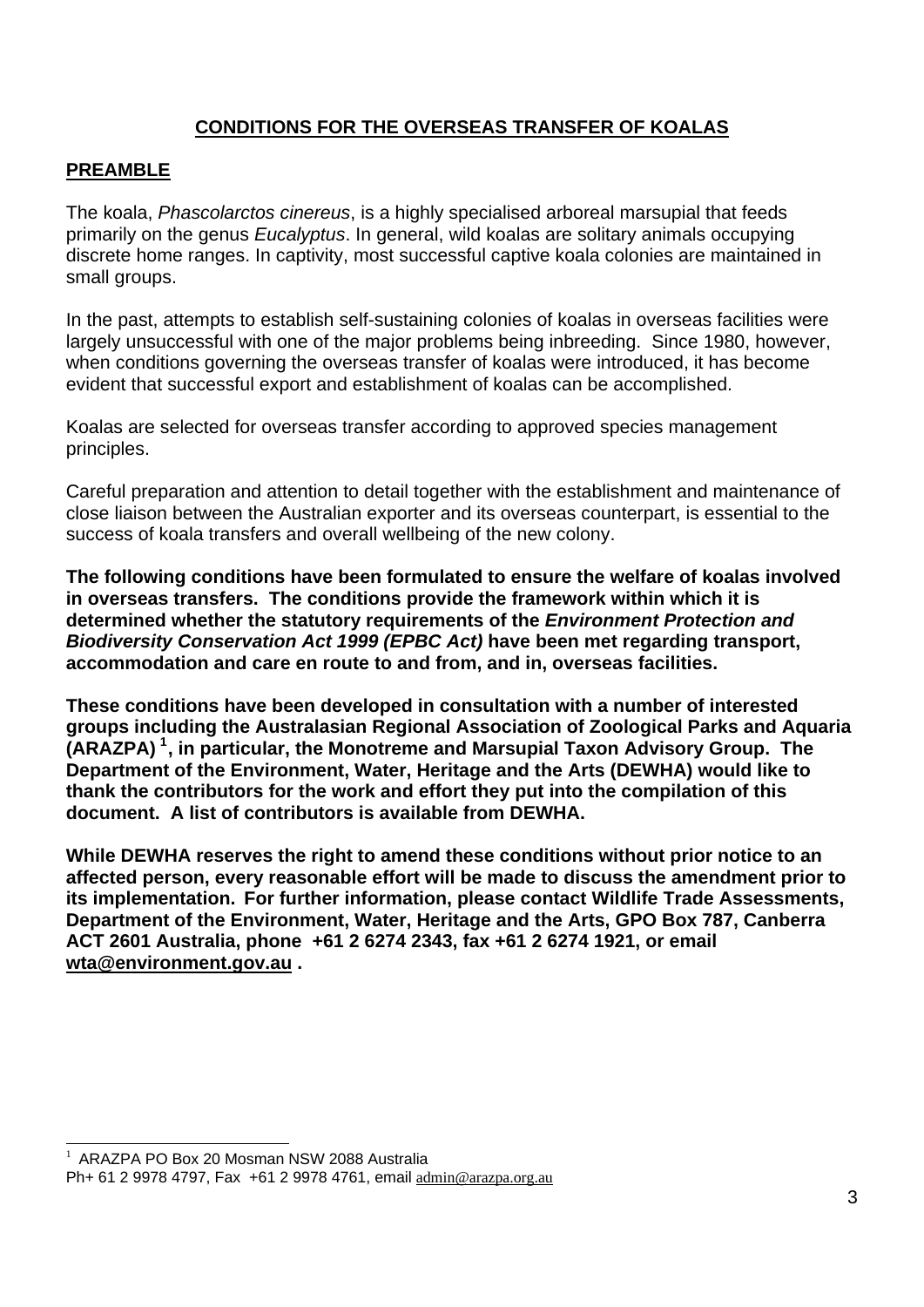# <span id="page-3-0"></span>**1. SELECTION OF EXPORT STOCK**

- 1.1 a) The optimum age range for koalas at the time of the proposed transfer is between 18 and 48 months. This age range applies to all koalas, whether male or female, of captive or wild origin. Animals outside the optimum age range will only be approved for transfer where the applicant can demonstrate that the animal's health and behavioural characteristics are such that the risks to the animal are no greater than for optimum-age koalas.
	- b) Captive bred koalas should be chosen in preference to those of wild origin for export. Wild origin koalas will only be approved for export in exceptional cases (for example, where the animal has been brought into a shelter at a young age and raised in captivity thereafter and it can be demonstrated that there are no available captive-bred specimens equally, or better, suited for the export).
	- c) In addition to condition 1.1 (b), if of wild origin, koalas to be transferred must:
		- i) have been in captivity for at least 12 months; and
		- ii) have been in captivity prior to 12 months of age; and
		- iii) not have been removed from the wild for the purpose of export.
	- d) Where age cannot be determined by date of birth, extent of the animal's tooth wear will be used to indicate age. This should be done by a veterinarian experienced in the care and treatment of koalas.
- 1.2 Female koalas caring for young or carrying pouch young cannot be selected for transfer.
- 1.3 Koalas are regularly bred in captivity. DEWHA must be advised of the specific role each animal being exported will play at the receiving institution (e.g. only for display, to become part of a breeding group, etc). If the animal is to become a part of a breeding group it must genetically complement the existing population. This should be confirmed by the relevant Australasian Species Management Program advisor or other person with experience in genetic management of captive populations.
- 1.4 Animals must not be selected for the purpose of a circus or similar activity.

#### <span id="page-3-1"></span>**2. PRE EXPORT REQUIREMENTS**

- 2.1 Koalas to be exported from Australia must be isolated from non-export koalas for a minimum of 45 days prior to export. If more than one animal is being exported, they should preferably be housed separately in a manner that would prevent transmission of pathogens between animals. The animals may be housed in a group, however should an animal fail pre-export health screening due to the detection of an infectious disease, it may preclude the others from being exported.
- 2.2 Within the period of isolation, each koala must be examined under chemical restraint by a veterinarian experienced in the care and treatment of koalas. There must be a minimum of two (2) such examinations with no less than twenty-one (21) days between each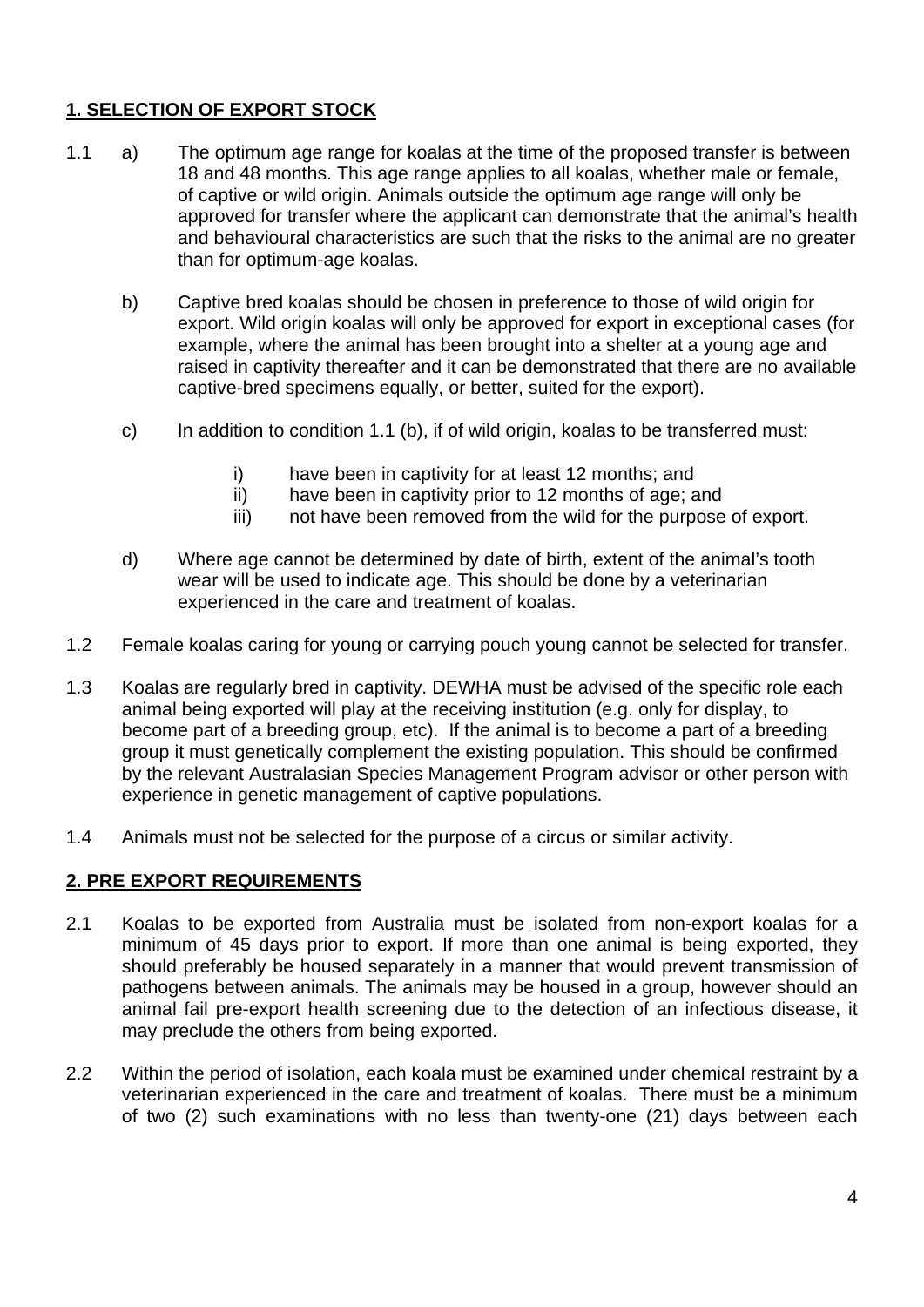examination. The examinations should be conducted early in the isolation period to ensure that results are available well before the export date.<sup>[2](#page-4-0)</sup>

- 2.3 Each koala to be exported must be implanted with a microchip/transponder identification system. The identification system must record, at a minimum, a unique identification number for the animal. Details of the data recorded on the implant must be supplied to DEWHA.
- 2.4 A Certificate of Health issued by the examining veterinarian in respect of each koala to be exported must be provided to DEWHA before the animal is exported<sup>[3](#page-4-1)</sup>.
- 2.5 The Certificate shall indicate:
	- a) age (or where age is unknown, estimated age based on tooth wear);
	- b) sex

l

- c) the average weight and body condition (using a published body condition index system) based on measurements taken every seven days during isolation<sup>[4](#page-4-2)</sup>. An interpretation of any significant changes should be given;
- d) condition of teeth;
- e) the results of two intestinal parasite examinations, and the name and amount of drugs given if the results are positive;
- f) the results of two complete haematological and serum biochemical examinations, carried out on 2 occasions no less than 21 days apart with comments on interpretation;
- g) the results of antigen tests for likely viruses pathogenic organisms or other pathogenic organisms e.g. Cryptococcus, carried out on 2 occasions no less than 21 days apart
- h) that the koala has had no history of chlamydiosis and has not been in contact with koalas showing signs of, or diagnosed with chlamydiosis within the previous 12 months. Each koala for export must have been tested twice with negative results no less than 21 days apart using testing techniques as advised by a veterinarian. experienced in the care and treatment of koalas.
- i) that the koala does not have any unresolved health problems (a medical record for the animal must be supplied to the receiving institution and to DEWHA);
- j) that the koala is not caring for or carrying young;
- k) that the koala is free from clinical signs of disease or abnormalities; and

<span id="page-4-0"></span> $2$  It is recommended that when selecting animals for export prior to isolation that they are screened as per this protocol to minimise the risk of selecting animals that may fail pre-export health screening.<br> $3$  It is the responsibility of the exporting institution to ensure that all aspects of the transaction are carefully planned and coordinated well in

<span id="page-4-1"></span>advance of the export.

<span id="page-4-2"></span> $4$  Relevant personnel, other than the veterinarian, such as the appropriate keeper or other trained staff may carry out these measurements during the course of isolation.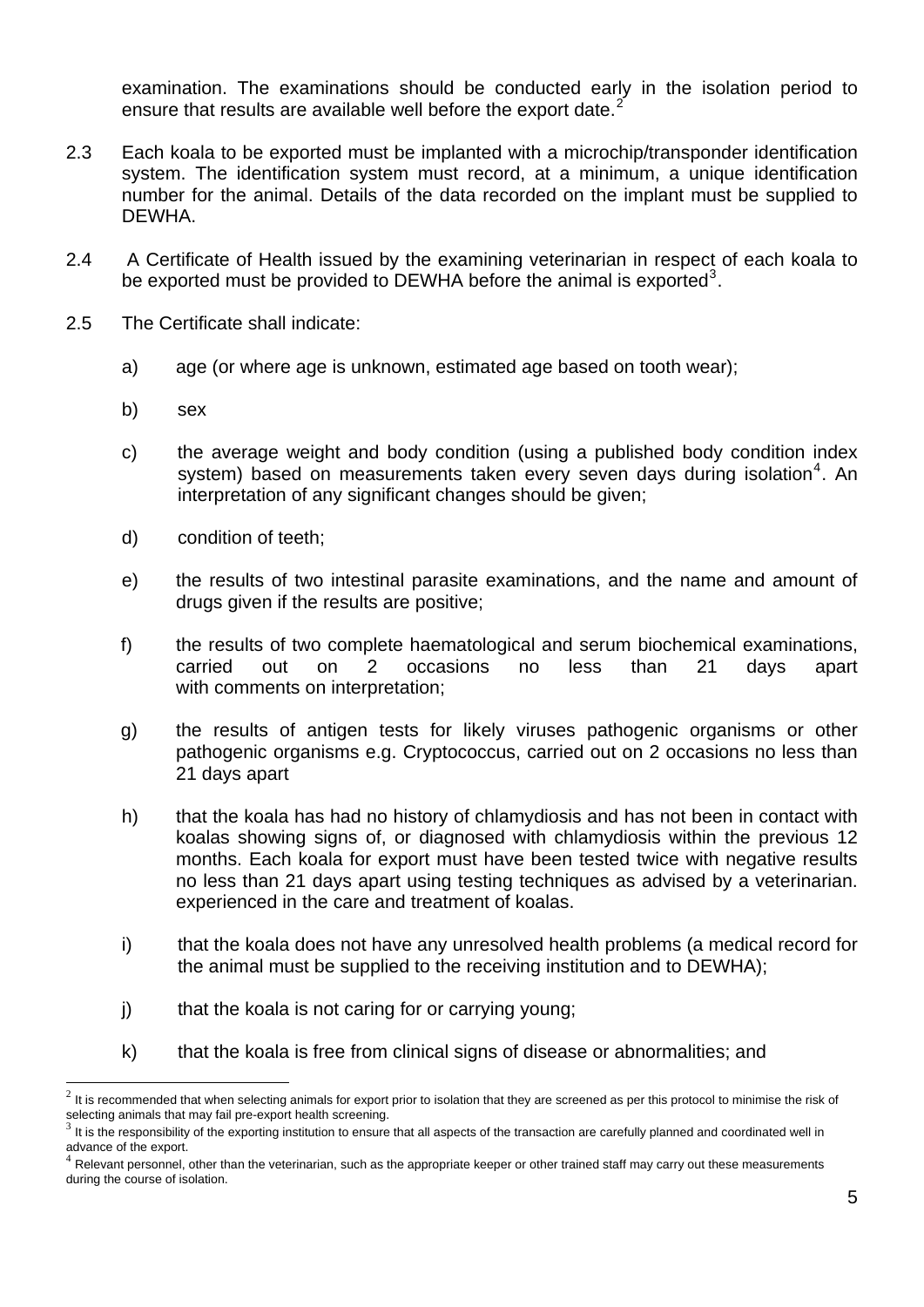# <span id="page-5-0"></span>**3. TRANSPORTATION REQUIREMENTS**

3.1 During transfer to and from the airport, the koalas must be accompanied by personnel familiar with the individual animals being transferred. If long stopovers or delays are anticipated during transfer, provisions should be made to have personnel accompanying the animals on the entire trip.

Note: If it is intended that the accompanying personnel will be staff from the overseas receiving institution, then approval will be required from DEWHA. This approval will only be given where the personnel spend time in Australia with the individual animals prior to departure AND

- the receiving institution currently houses koalas OR
- the selected personnel are experienced in koala care
- 3.2 Fresh browse is to be made available upon disembarkation at destination.
- 3.3 All available medical and species management documentation must either accompany the animals or be sent to the receiving institution zoo prior to export.
- 3.4 Koalas must not be removed from the crates or handled in transit unless it is considered essential.
- 3.5 Noise, and the time from crating to destination, must be kept to the absolute minimum.
- 3.6 The most direct route possible is to be taken when transferring animals.

#### <span id="page-5-1"></span>**4. CRATES/BOXES**

- 4.1 Koalas must be transported individually in solid framed crates measuring at least 85cm high x 70cm wide x 95cm in length. The crates must have removable, leak-proof drop trays fitted at the base. Each crate must be fitted with a sturdy wooden resting branch providing at least two forks.
- 4.2 Crates should have locks on them with a set of keys for both the sending and recipient zoos receiving institutions, and any accompanying staff.
- 4.3 Koalas must not be subjected to temperatures greater than 25°C or less than 10°C during the transfer, including during plane changes and stopovers.
- 4.4 Koalas must be accompanied on the journey by sufficient leaves on which they are normally fed. The leaves are to be left on the stem and the base of the stem must be cut under water and remain in water or have the cut end sealed. Sufficient leaves must be placed in the cage with the koala for the journey and are to be replaced as required during the journey. Note: The applicant should include *Eucalypt spp* on their permit application so that the leaves are listed on the export permit.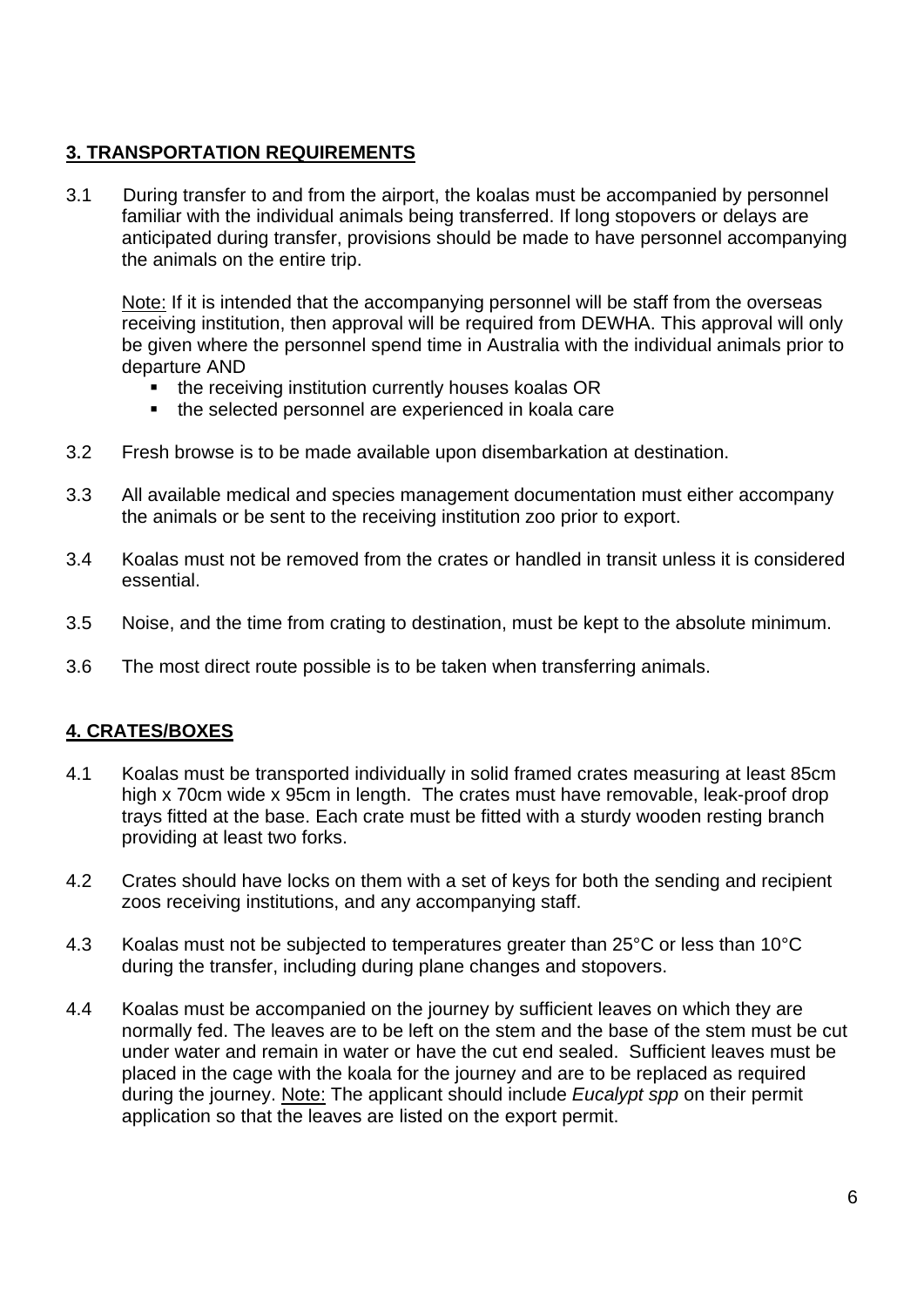# <span id="page-6-0"></span>**5. ACCLIMATISATION**

- 5.1 The personnel accompanying the koalas or meeting the koalas upon their arrival at their destination must remain with the receiving institution for the period required for acclimatisation of the koalas.
- 5.2 The length of the period of acclimatisation shall be determined by the exporting zoo, but will not be less than ten (10) days.
- 5.3 The accompanying personnel shall remain at the receiving facility until satisfied that the responsible keeping staff are competent in husbandry and veterinary care of the koalas, providing extra training if required.
- 5.4 Prior to the transfer of the koalas, the Australian exporter must make a contingency plan to ensure that, *should the need arise*, it is able to provide an adequate supply of eucalypt leaves of appropriate species from Australia during the acclimatisation phase or until the koalas are readily eating leaves grown locally by the overseas receiving institution or other agency approved by the Australian exporter and DEWHA. Note: If leaves are to be sent in a separate shipment to the koalas, the exporter will need to submit a separate permit application form for the export of the leaves.
- 5.5 During the period in which the koalas are becoming acclimatised to the receiving institution, the receiving institution must ensure that:
	- a) public display involving the animals not occur until at least 48 hours after the koala has been released into its exhibit;
	- b) the ambient temperature remains between 10°C and 25°C;
	- c) appropriate acclimatisation criteria, as agreed to by the exporter, receiving institution and DEWHA and based on husbandry protocols, are established and monitored;
	- d) a high proportion of the leaves of staple species, provided to the koalas, are young tip growth of the species on which the koalas have usually been fed; and
	- e) males and females are separated during acclimatisation to minimise stress.

#### <span id="page-6-1"></span>**6. RECEIVING INSTITUTION – EXHIBIT REQUIREMENTS**

- 6.1 The receiving institution must have a suitable enclosure for the koalas, ensuring that the following parameters have been addressed:
	- a) prevention of escape by koalas;
	- b) protection of the koalas against interference from other animals and the public;
	- c) shade for koalas during the hot parts of the day;
	- d) shelter from strong or cold winds;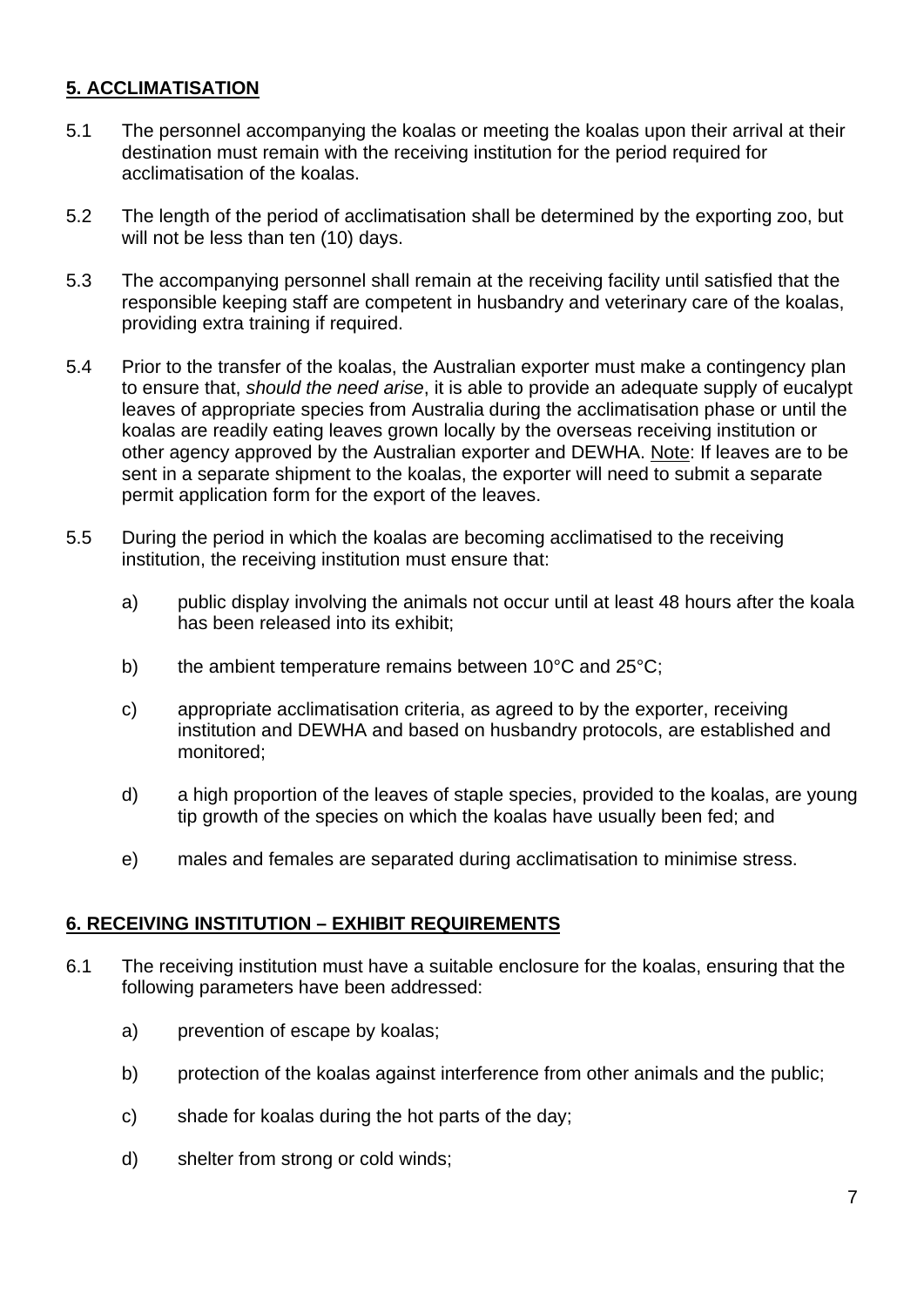- e) resting branches with at least two forks per koala (forks to be a minimum of 1.8 metres above ground level and at least 1 metre apart); and
- f) a rest area within the enclosure where the animal is protected from extreme weather conditions.

#### <span id="page-7-0"></span>**7. RECEIVING INSTITUTION – FOOD SUPPLY**

- 7.1 Koalas require a substantial amount of fresh eucalypt leaves daily for their healthy maintenance in captivity. The exporter is to provide a list of the preferred Eucalypt species and consumption rates for the koalas being exported to the receiving institution a minimum of 8 weeks prior to the shipment.
- 7.2 Prior to the shipment of the koalas, the receiving institution must demonstrate guaranteed access to a plantation of feed eucalypts sufficient to meet the needs of the proposed colony. To ensure that access is guaranteed, the receiving institution must either own the supply or provide evidence that their designated supplier is capable of providing an adequate, continuous supply (examples of suitable evidence include contracts or other signed documents from suppliers and proof that the supplier has the capacity to maintain supply). Refer to the ARAZPA Koala Captive Husbandry Guidelines or to expert advice for further information on establishing a plantation.
- 7.3 The receiving institution must provide evidence that it has a guaranteed supply of fresh leaves from at least five (5) of the appropriate Eucalypt species listed in Appendix A. At least four of the five eucalypts selected must be staple diet species and must be the species on which the koalas to be exported are usually fed. The receiving institution must be able to demonstrate that it can provide an adequate supply of leaves of the staple diet species and some leaves of other species on a **daily basis**. Both young and mature leaves should be provided whenever possible.
- 7.4 Frequency of leaf cutting and the operation of leaf storage facilities must ensure the koalas receive palatable, uncontaminated, nutritionally adequate food leaves.
- 7.5 Fresh food in the form of acceptable browse species is to be provided within reach of koalas sitting in the resting forks. This browse must be secured with the cut ends in clean water and must be replaced at least once daily.
- 7.6 The receiving institution will need to identify contingency plans for alternative supplies of eucalypts in the event of access to the usual supply being interrupted by transport stoppages or damage by fire, flood or other natural disasters. An emergency supply capable of providing the animals daily browse until usual supplies resume is to be reliably available to the receiving institution and be available by more than a single method of transport.
- 7.7 The receiving institution must provide koalas with access to water at all times.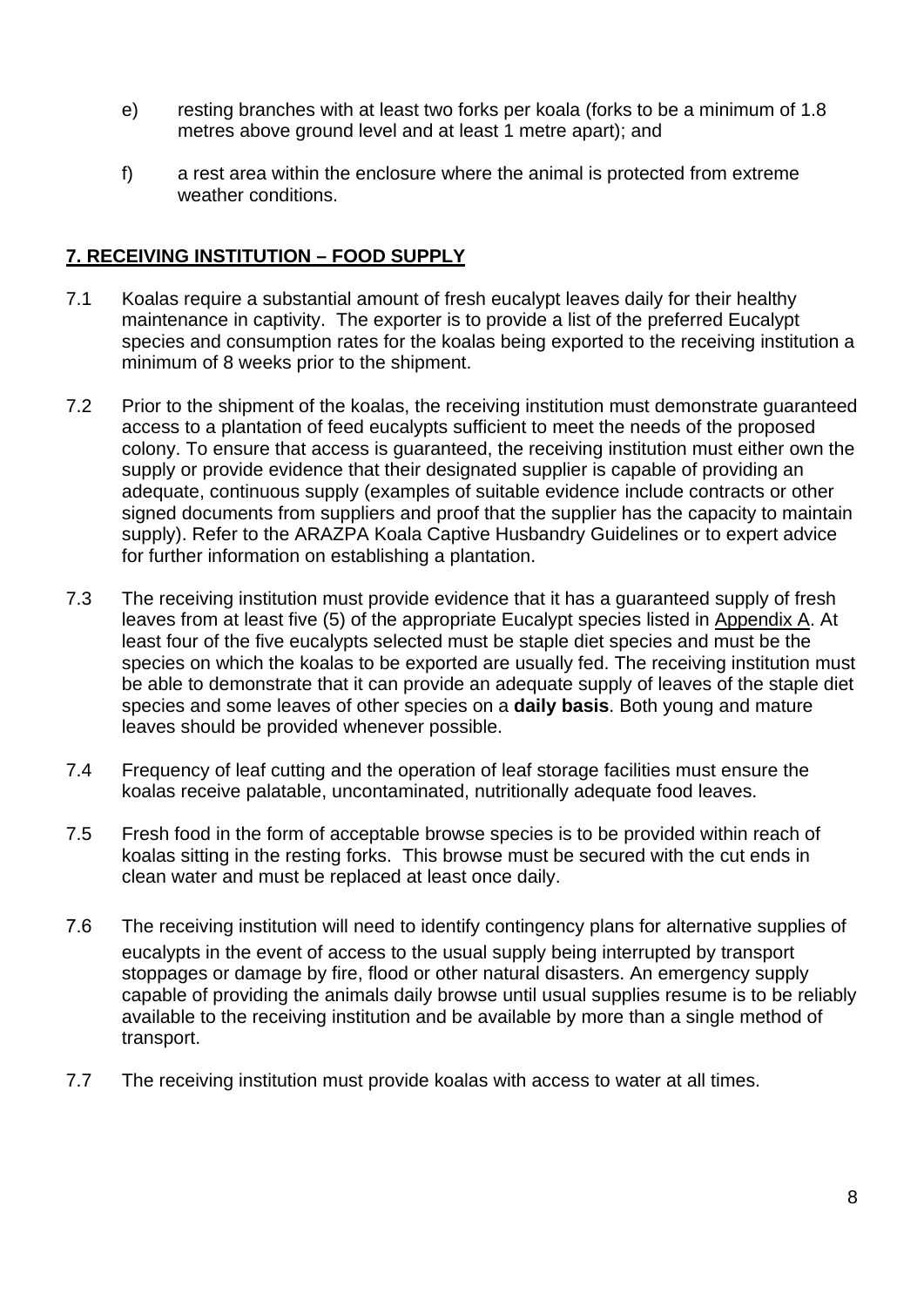# <span id="page-8-0"></span>**8. RECEIVING INSTITUTION – STAFFING**

- 8.1 The receiving institution must demonstrate access to a full time veterinarian trained in all aspects of koala management, husbandry and veterinary procedures.
- 8.2 If the receiving institution does not currently house koalas, it must send to the exporting facility sufficient staff to be properly trained in koala management prior to any shipment taking place. A veterinarian must be trained at the exporter facility for a minimum of one month. The keepers must be trained for a minimum of 2 months. A minimum of one veterinarian and two keepers must be trained.

# <span id="page-8-1"></span>**9. GENERAL ITEMS**

- 9.1 Arrangements must be made between the receiving institution and the exporter, sufficient to ensure the establishment and maintenance of a close liaison and regular communication on matters affecting the management and health of the koalas in the overseas receiving institution's facilities.
- 9.2 The overseas receiving institution is required to enter into a legally enforceable agreement (Ambassador Agreement). This document is a three-way agreement between the overseas receiving institution, the Australian exporter and DEWHA and stipulates a number of conditions that must be met and maintained for the duration of the lives of the koalas and any progeny. Note: The Ambassador Agreement also covers any koalas already held by the receiving institution.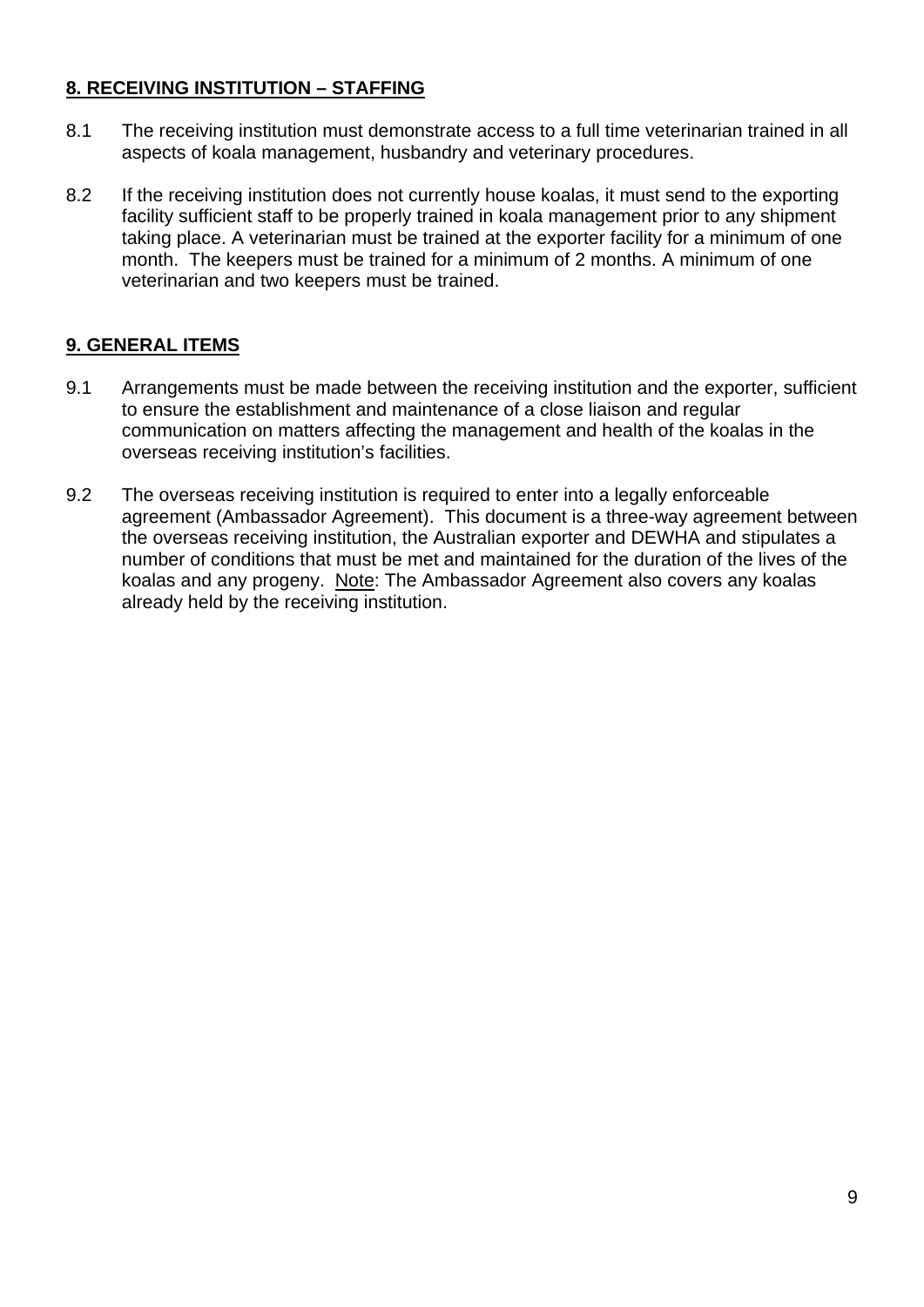#### **Eucalypt Species**

<span id="page-9-0"></span>An institution applying for a permit to exhibit koalas must satisfy DEWHA that it has guaranteed access to adequate fresh supplies of eucalypt leaves from at least five suitable koala food tree species.

# **1. Koalas of NSW origin**

Eucalypt species suitable for koalas from New South Wales include:

| E. amplifolia     | cabbage gum                       |
|-------------------|-----------------------------------|
| E. acmenoides     | white mahogany                    |
| E. botryoides     | bangalay                          |
| E. canaliculata   | large-fruited grey gum            |
| E. camaldulensis  | river red gum                     |
| E. crebra         | narrow-leaved red ironbark        |
| E. eximia         | yellow bloodwood                  |
| E. eugenioides    | thin-leaved stringybark           |
| E. globulus       | Tasmanian blue gum                |
| E. gummifera      | red bloodwood                     |
| E. globoidea      | white stringybark                 |
| E. haemastoma     | scribbly gum                      |
| E. maculata       | spotted gum                       |
| E. maidenii       | maidens gum                       |
| E. mannifera      | mottled gum                       |
| E. microcorys     | tallowwood                        |
| E. moluccana      | gum-topped or grey box            |
| E. nicholii       | narrow-leaved black peppermint    |
| E. obliqua        | messmate stringybark              |
| E. oblonga        | narrow-leaved stringybark         |
| E. paniculata     | grey ironbark                     |
| E. parramattensis | drooping red gum                  |
| E. pilularis      | blackbutt                         |
| E. piperita       | Sydney peppermint                 |
| E. propinqua      | mall-fruited grey gum             |
| E. punctata       | large-fruited grey gum            |
| E. rossii         | scribbly gum                      |
| E. resinifera     | red stringybark or red mahogany   |
| E. robusta        | swamp mahogany or swamp messmate  |
| E. saligna        | Sydney blue gum                   |
| E. scoparia       | Wallangarra white gum             |
| E. sideroxylon    | red ironbark or mugga             |
| E. tereticornis   | Queensland blue or forest red gum |
| E. viminalis      | ribbon or manna gum               |

Reference: Taronga Zoo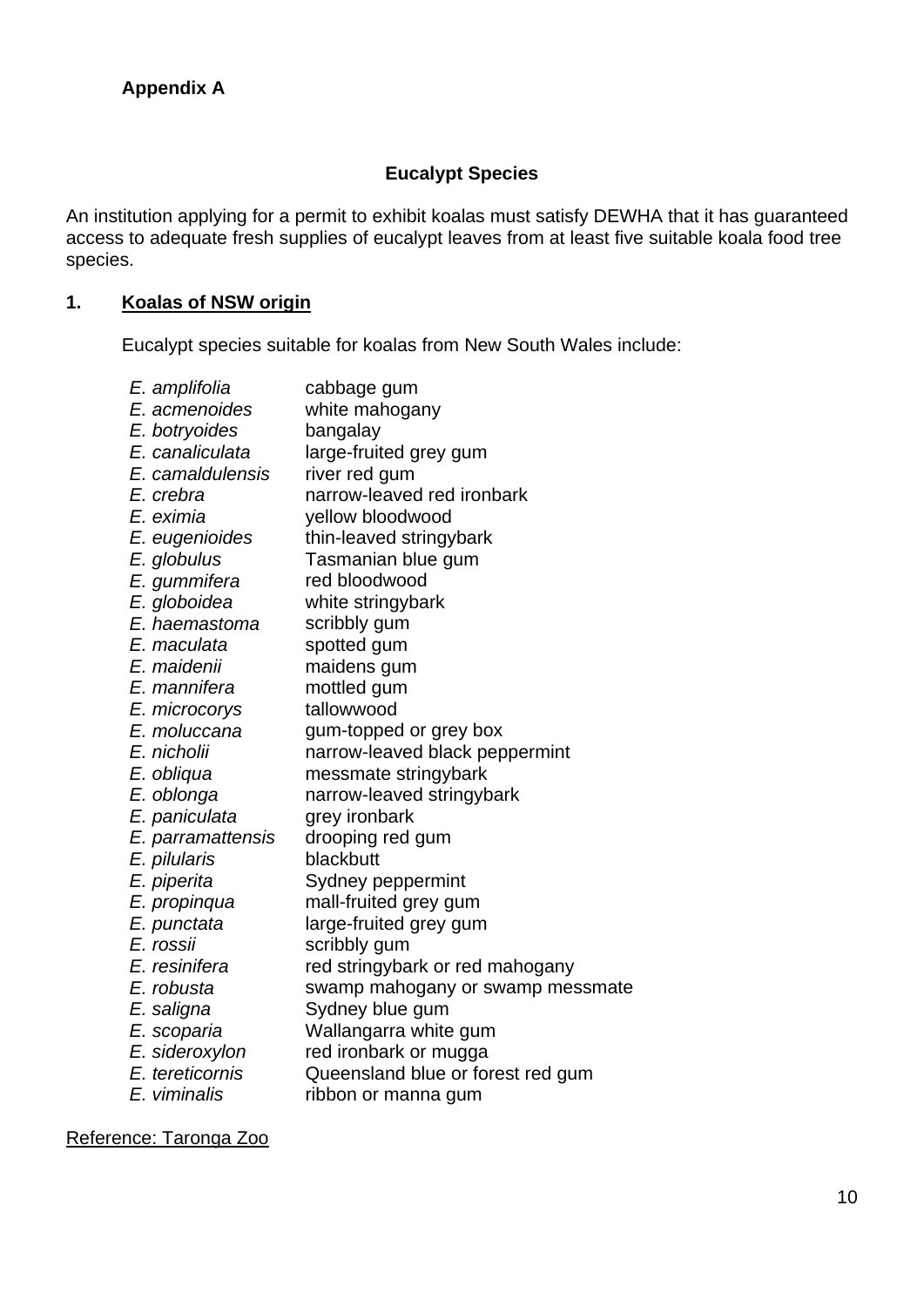# **2. Koalas of Queensland origin**

Eucalypt species suitable for koalas from Queensland include:

| E. camaldulensis<br>E. crebra<br>E. drepanophylla | river red gum<br>narrow-leaved red ironbark<br>grey ironbark |
|---------------------------------------------------|--------------------------------------------------------------|
| E. dunnii                                         | Dunn's white gum                                             |
| E. exserta                                        | Queensland peppermint                                        |
| E. grandis                                        | flooded or rose gum                                          |
| E. henryi                                         | large-leave spotted gum                                      |
| E. maculata                                       | spotted gum                                                  |
| E. major                                          | grey gum                                                     |
| E. melliodora                                     | yellow box                                                   |
| E. microcorys                                     | tallowwood                                                   |
| E. moluccana                                      | gum-topped or grey box                                       |
| E. nicholii                                       | narrow-leaved black peppermint                               |
| E. ochrophloia                                    | yapunyah                                                     |
| E. pellita                                        | large fruited red mahogany                                   |
| E. pilularis                                      | blackbutt                                                    |
| E. populnea                                       | poplar or bimble box                                         |
| E. propinqua                                      | small-fruited grey gum                                       |
| E. punctata                                       | large-fruited grey gum                                       |
| E. resinifera                                     | red stringybark or red mahogany                              |
| E. robusta                                        | swamp mahogany or swamp messmate                             |
| E. saligna                                        | Sydney blue gum                                              |
| E. seeana                                         | narrow-leaved grey or narrow-leaved red gum                  |
| E. sideroxylon                                    | red ironbark or mugga                                        |
| E. signata                                        | scribbly gum                                                 |
| E. tereticornis                                   | Queensland blue or Forest red gum                            |
| E. viminalis                                      | ribbon or manna gum                                          |
| Lophosternon confertus                            | brush, pink or Queensland box                                |

Reference: Lone Pine Koala Sanctuary and Currumbin Sanctuary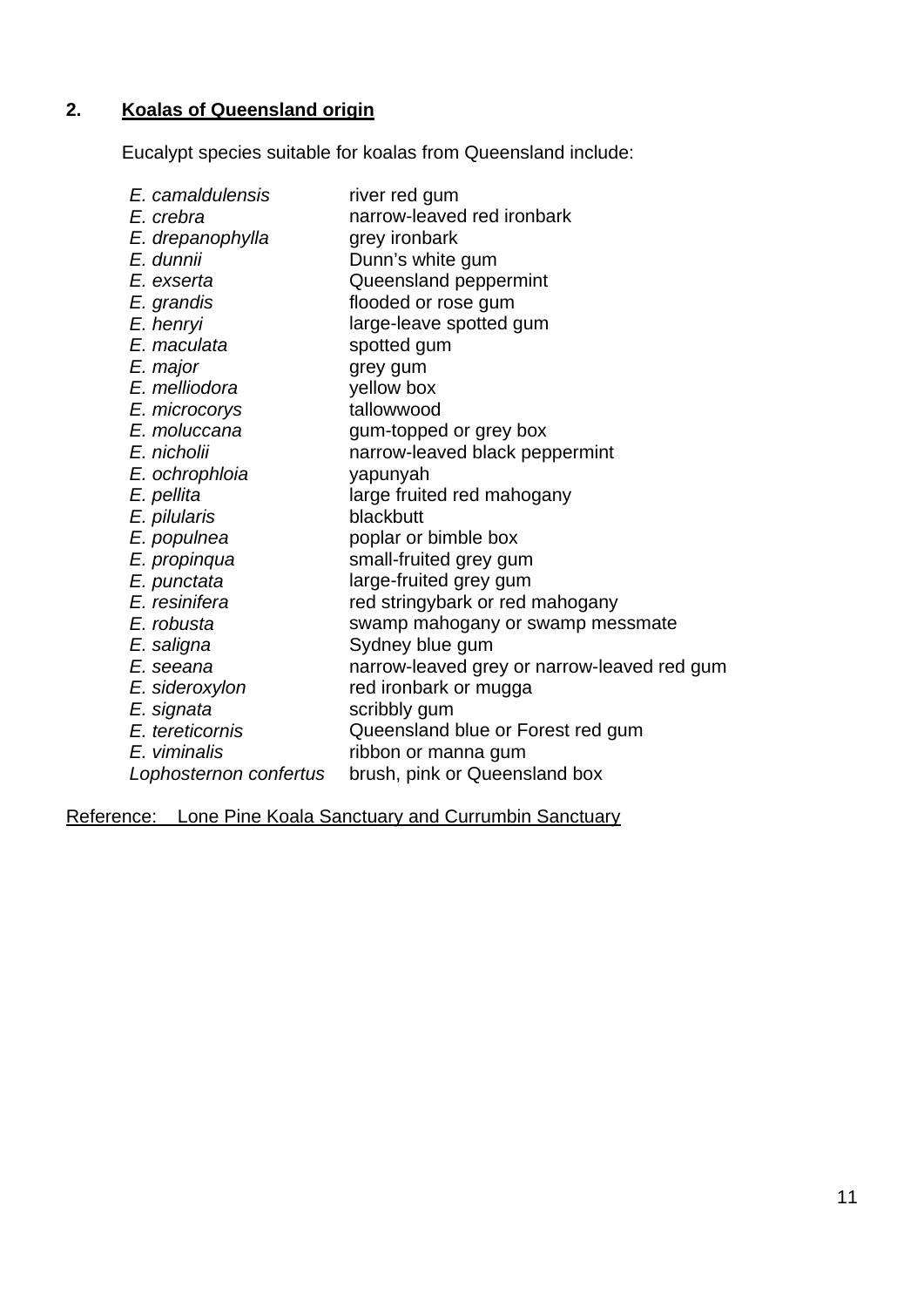# **3. Koalas of Victorian and South Australian origin**

Eucalypt species suitable for koalas from Victoria and South Australia include:

| E. botryoides    | southern mahogany                 |
|------------------|-----------------------------------|
| E. baxteri       | <b>Brown Stringybark</b>          |
| E. camaldulensis | river red gum                     |
| E. conica        | apple box                         |
| E. cypellocarpa  | mountain grey gum                 |
| E. fastigata     | brown barrel                      |
| E. globulus      | Tasmanian blue gum                |
| E. goniocalyx    | long-leafed box                   |
| E. grandis       | flooded or rose gum               |
| E. leucoxylon    | S.A. Blue Gum                     |
| E. macrohyncha   | red stringybark                   |
| E. melliodora    | yellow box                        |
| E. nicholii      | narrow-leaved black peppermint    |
| E. obliqua       | messmate stringybark              |
| E. ovata         | swamp gum                         |
| E. punctata      | large-fruited grey gum            |
| E. radiata       | narrow leaf peppermint            |
| E. robusta       | swamp mahogany or swamp messmate  |
| E. rubida        | candle bark                       |
| E. saligna       | Sydney blue gum                   |
| E. tereticornis  | Queensland blue or forest red gum |
| E. viminalis     | ribbon or manna gum               |
|                  |                                   |

Reference: Melbourne Zoo,Healesville Sanctuary and Cleland Wildlife Park.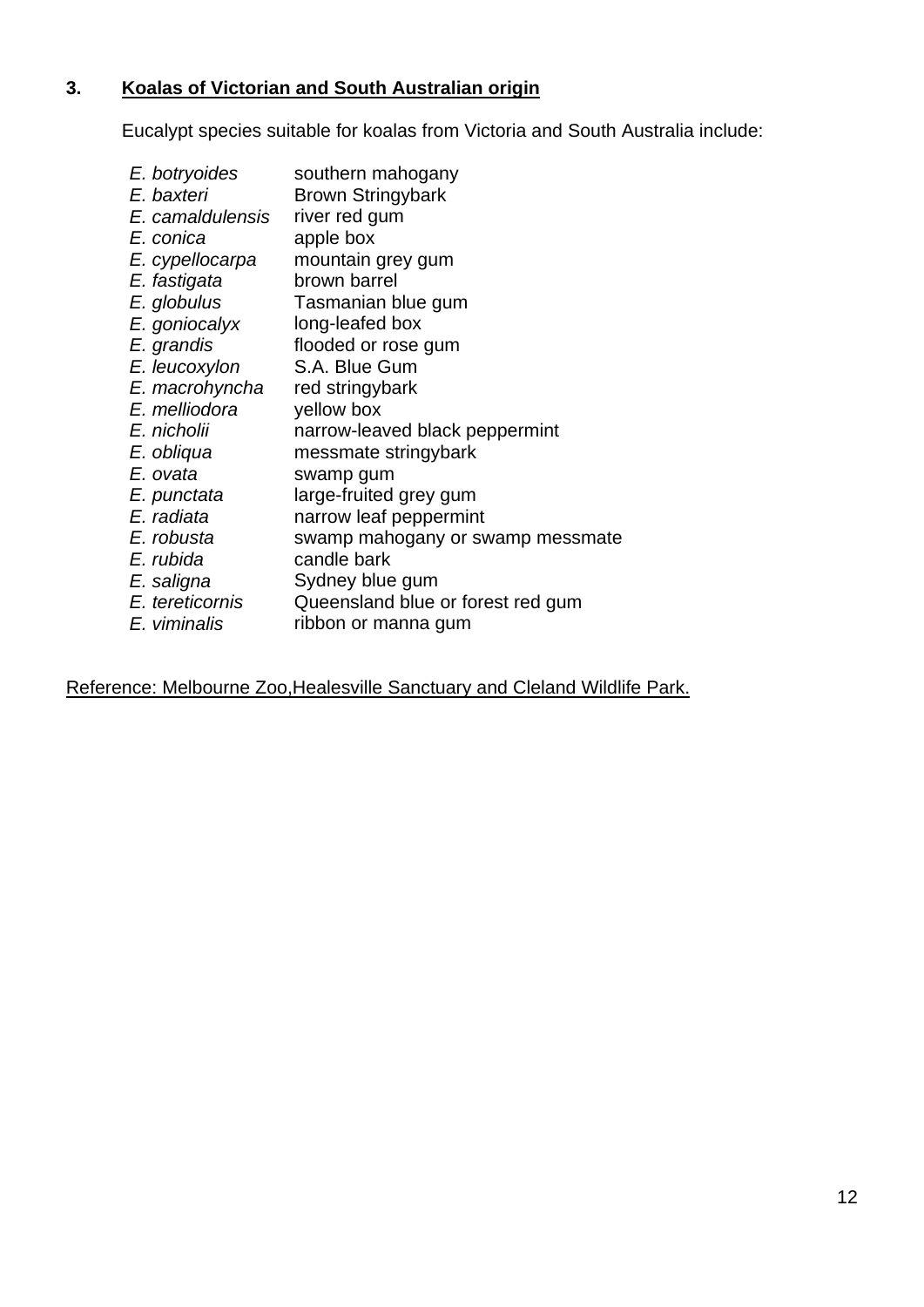#### <span id="page-12-0"></span>**Appendix B Checklist for Satisfying Conditions**

This checklist is designed for the use of applicants to ensure that all conditions have been met. Items in **bold** indicate where information must be supplied to DEWHA. Required information will also be requested on Supplementary Form G (Koala Specific Version) to the Permit Application (excepting the Ambassador Agreement, which is referred to on Supplementary Form C).

| <b>1. SELECTION OF EXPORT STOCK</b>                                                                                                                                                         |
|---------------------------------------------------------------------------------------------------------------------------------------------------------------------------------------------|
| Koalas within optimum age range (1.1a)                                                                                                                                                      |
| <b>OR</b>                                                                                                                                                                                   |
| Justification provided for selection outside optimum range                                                                                                                                  |
| Captive Bred koalas selected (1.1b)                                                                                                                                                         |
| <b>OR</b>                                                                                                                                                                                   |
| Wild origin koalas selected (must be accompanied by 'exceptional case' justification and<br>information on age, time in captivity and circumstances of removal from the wild) (1.1 $c$ & d) |
| All koalas selected free from dependent or pouch young (1.2)                                                                                                                                |
| Koalas not to form part of a breeding group (1.3)                                                                                                                                           |
| <b>OR</b>                                                                                                                                                                                   |
| Koalas genetically unrelated to others in breeding group                                                                                                                                    |
| Information on age, origin, presence of young and breeding plans provided to<br>DEWHA.                                                                                                      |
| <b>2. PRE EXPORT REQUIREMENTS</b>                                                                                                                                                           |
| Quarantine Conditions met (2.1)                                                                                                                                                             |
| Two or more veterinary examinations performed (2.2)                                                                                                                                         |
| Certificate of Health, satisfying all relevant conditions, supplied to DEWHA (2.3 & 2.4)                                                                                                    |
| Microchip implanted in each animal to be transferred and microchip data supplied to<br><b>DEWHA (2.5)</b>                                                                                   |
| <b>3. TRANSPORTATION REQUIREMENTS</b>                                                                                                                                                       |
| Details of any personnel selected to accompany koalas supplied to DEWHA (3.1)                                                                                                               |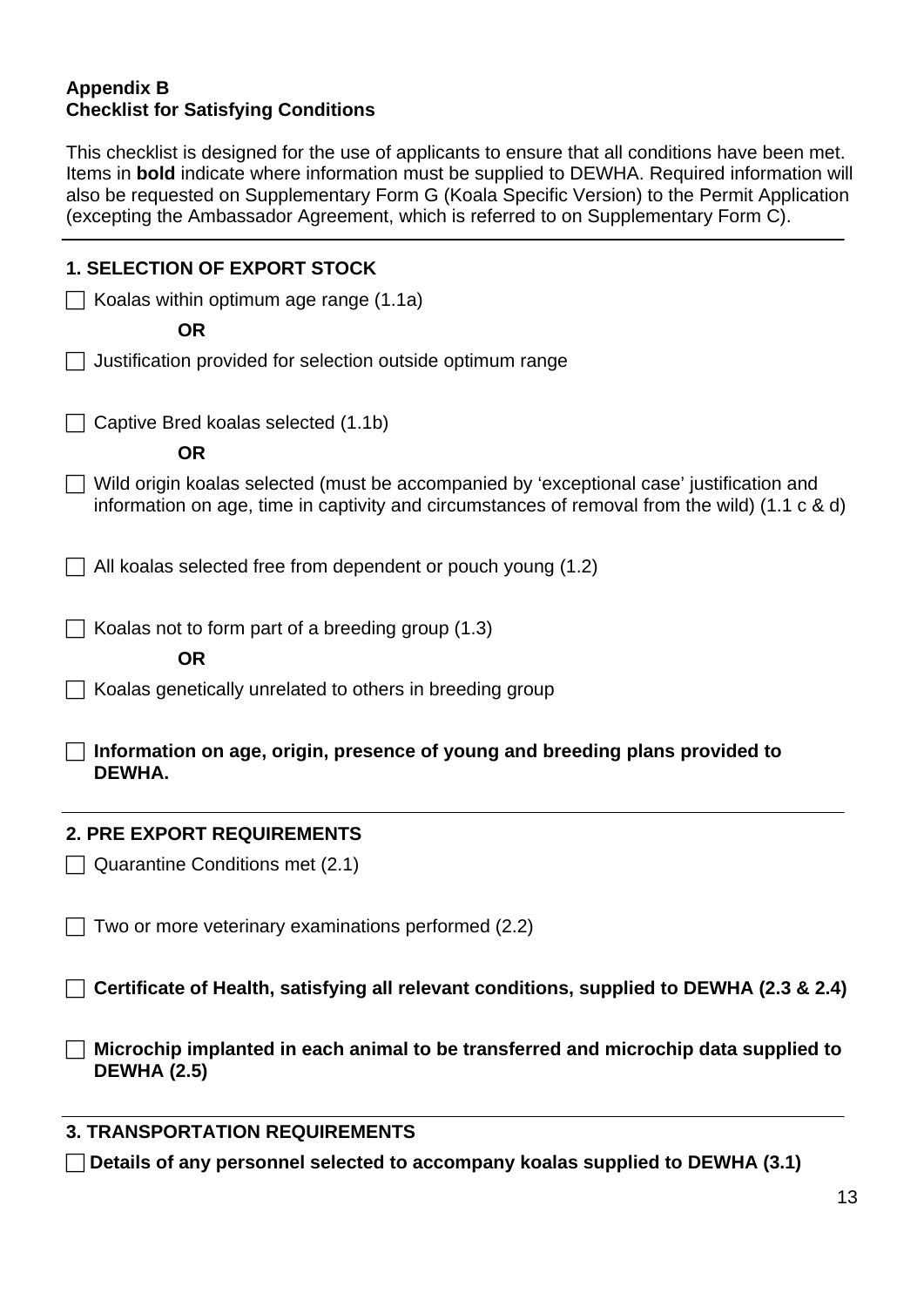Personnel familiar with transit and post-flight conditions  $(3.2, 3.3, 3.4, 3.5, 3.6, 4.2, 4.3 & 4.4)$ 

| <b>4. CRATES/BOXES</b>                                                                                                                                |
|-------------------------------------------------------------------------------------------------------------------------------------------------------|
| Details of crates supplied to DEWHA (4.1)                                                                                                             |
| Eucalypt spp for journey included on permit application (4.4)                                                                                         |
| <b>5. ACCLIMATISATION</b>                                                                                                                             |
| Personnel accompanying koalas familiar with acclimatisation conditions (5.1, 5.2, 5.3 & 5.5)                                                          |
| Arrangements made for supply of eucalypts to be provided by exporter if requested (5.4)                                                               |
| Acclimatisation criteria agreed to by exporter and receiving institution and submitted<br>to DEWHA (5.5c)                                             |
| <b>6. RECEIVING INSTITUTION - EXHIBIT</b><br>Supplementary Form G Questions on Security and Facilities completed and submitted                        |
| to DEWHA, demonstrating that the receiving institution's facilities are adequate for:                                                                 |
| Prevention of escape (6.1a)                                                                                                                           |
| Protection of Koalas (6.1b)                                                                                                                           |
| Shade (6.1c)                                                                                                                                          |
| Shelter (6.1d)                                                                                                                                        |
| Resting branches (6.1e)                                                                                                                               |
| Temperature range (6.1f)                                                                                                                              |
| 7. RECEIVING INSTITUTION - FOOD SUPPLY                                                                                                                |
| List of food species and quantities supplied to receiving institution by exporter (7.1)                                                               |
| Supplementary Form G Questions on Food and Management completed and<br>submitted to DEWHA, demonstrating that the receiving institution has adequate: |
| Access to Eucalypt plantations (with evidence of guaranteed supply) (7.2)                                                                             |

- $\Box$  Capacity to supply 5 appropriate species, including 4 usual staple diet species (7.3)
- $\Box$  Leaf cutting, storage and feeding facilities (7.4 & 7.5)
- $\Box$  Contingency plans for emergency supply (7.6)
- $\Box$  Access to water and has met mineral salt needs (7.7)